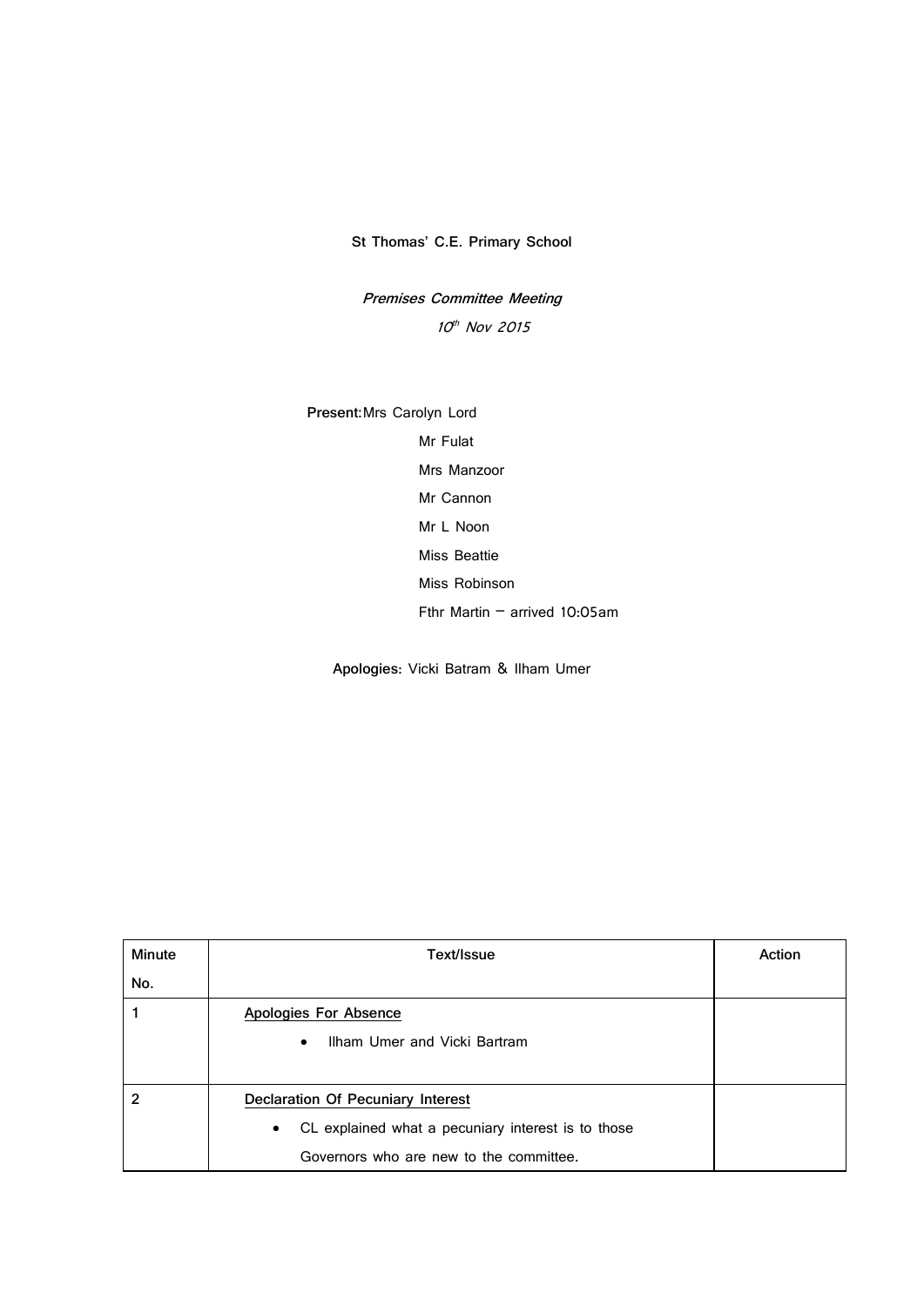|   | None Declared.<br>$\bullet$                                      |            |
|---|------------------------------------------------------------------|------------|
| 3 | Minutes Of Last Meeting - Matters Arising                        |            |
|   | Tour of garden.                                                  |            |
|   | Communications to the neighbourhood co-ordinator is still        |            |
|   | ongoing, AR to keep everyone informed $-$ AR.                    | AR         |
|   | The mini bus has been ordered. Delivery time is estimated        |            |
|   | at about Christmas.                                              | <b>CL</b>  |
|   | Emma Jackson, gardener is still attending school although        |            |
|   | not every week.                                                  | СL         |
|   | Pest control $-$ In last week, sightings have diminished.        | CL.        |
|   | Governors need to submit copies of their certificates from       |            |
|   | the prevent training.                                            | <b>ALL</b> |
|   |                                                                  |            |
|   |                                                                  |            |
| 4 | Safety - Vicky Bartram                                           |            |
|   | No presentation due to the absence of Vicki Bartram. To be       |            |
|   | rescheduled for the next committee meeting.                      |            |
|   |                                                                  |            |
|   |                                                                  |            |
|   |                                                                  |            |
| 5 | Gates - Bins Collection                                          |            |
|   | $LN$ – The waste bins get collected on a Monday. The gates       |            |
|   | are still left open but are now closed to due to safeguarding    |            |
|   | issses. LN came to an agreement with BWDBC to open the           |            |
|   | gates when they arrive and not to drive off they are not yet     |            |
|   | closing them when they drive off.                                |            |
|   | The metal blue fence at the back of school has been              |            |
|   | replaced with a more substantial replacement. There is alot      |            |
|   | congestion in that corner. It was agreed to open the double      | LN         |
|   | gates at the end of day to help elevate this. The danger of      |            |
|   | opening the double gates is that it encourages people to         |            |
|   | walk into the road. One pupil with motability issues is          |            |
|   | dropped off at the back but LN would like the parent to do       |            |
|   | the drop off at the front. LN to speak to parent.                |            |
|   | Traffic congestion is better at the back but there is still room |            |
|   | for improvement. CL & AR have been going out to take             |            |
|   | photo's of any cars illegally parked and AR is sending them      |            |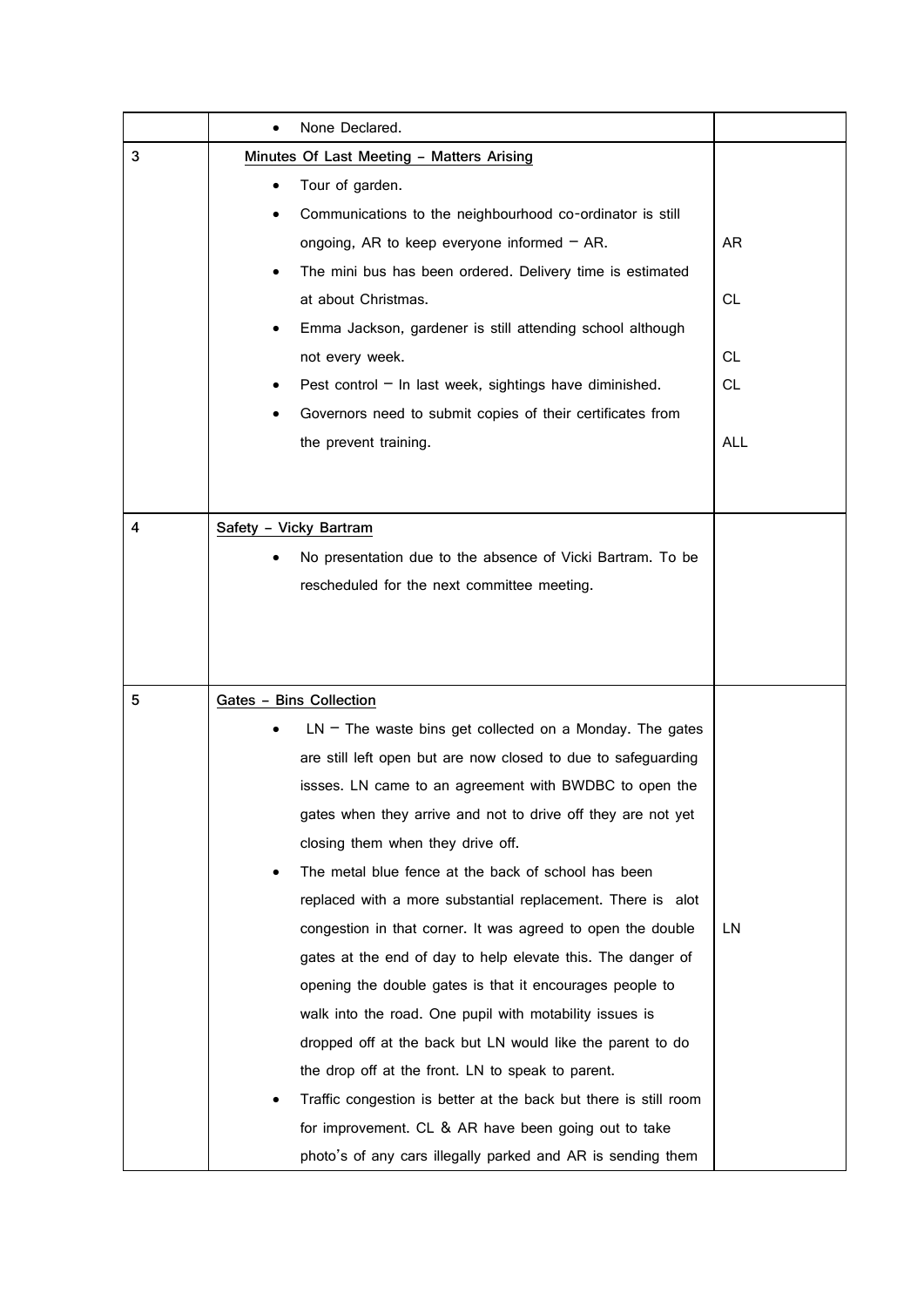|   | to Cllr Brookfield with the hope that she will help get a        |         |
|---|------------------------------------------------------------------|---------|
|   | pavement built at the back of school. CL showed the              | CL & AR |
|   | governors some of the photographs that they had taken.           |         |
|   | CL and AR would also like bollards to stop cars driving over     |         |
|   | the grass                                                        |         |
| 6 | <b>Behaviour Policy</b>                                          |         |
|   | LN currently updating the Behaviour Policy.                      |         |
|   | The new policy includes screening and searching pupils for       |         |
|   | objects, reasonable force, disciplining beyond the school        |         |
|   | gate and pastoral care for staff accused of misconduct.          |         |
|   | The previous policy didn't meet with what Ofsted and the         |         |
|   | DFE require. It still includes all the statutory expectations of |         |
|   | pupils, staff and parents. The policy currently stands at        |         |
|   | fourteen pages long. Bullying has been included to save          |         |
|   | having two policies.                                             |         |
|   | LN happy to chat to any governors about the Behaviour            |         |
|   | Policy which will be ready for the next Governors meeting.       |         |
|   | The school is about to embark on a new regime on                 | LN      |
|   | behaviour management using a programme called 'Team              |         |
|   | Teach', which helps tackle the extremes of behaviour using       |         |
|   | diffusion as a whole school approach.                            |         |
| 7 | Road Safety                                                      |         |
|   | Covered in point 5.                                              |         |
|   |                                                                  |         |
|   |                                                                  |         |
|   |                                                                  |         |
|   |                                                                  |         |
| 8 | Monday Morning Walk Round                                        |         |
|   | $LN$ – This is new regime $LN$ 's started.                       |         |
|   | SC, AR and LN walk around the perimeter every Monday             |         |
|   | morning and check the grounds. Secrurity has been tightened up   | CL      |
|   | around the woodland area with the addition of new fencing and    |         |
|   | an extra cctv camera now in place. Rubbish still an issue and    |         |
|   | berries coming through the fence from the outside.               |         |
|   | The walk around picks up any defects and wear and tear.          |         |
|   | Everybody is welcomed to join them they leave at 8:55am.         |         |
|   | The palisade fencing has quite a big gap at the bottom and       |         |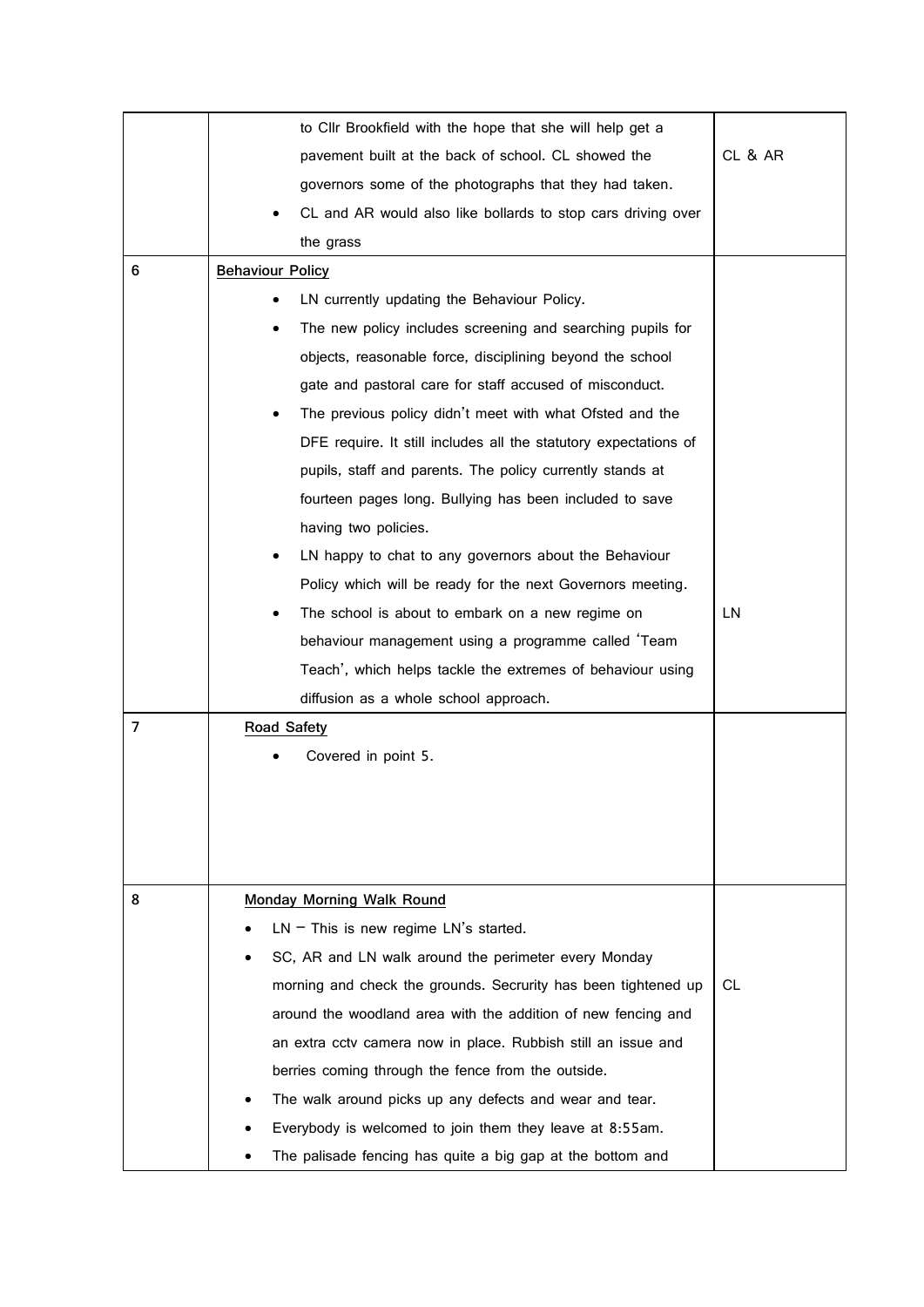|    | children are crawling under at night. Fencing company are     | LN        |
|----|---------------------------------------------------------------|-----------|
|    | coming out to put a bar on.                                   |           |
|    |                                                               |           |
| 9  | Mini Bus - Trained Drivers                                    |           |
|    | $CL - In order to drive a mini bus you have to have certain$  |           |
|    | letters on your driving license.                              |           |
|    | The LEA run a MIDAS course which consists of a thoery a       |           |
|    | session and a practical lesson.                               |           |
|    | Twelve people took part and one failed.                       |           |
|    | Certificates arrived yesterday.                               |           |
|    | CL has got some insurance quotes for the mini bus.            | <b>CL</b> |
|    |                                                               |           |
|    |                                                               |           |
|    |                                                               |           |
| 10 | Road Works                                                    |           |
|    | CL - Meets with contractors undertaking the work on           |           |
|    | Accrington Road every month. At the last meeting they were    |           |
|    | hoping to close Newton street, the road is still open at      |           |
|    | present. Next meeting will be next week. When CL finds out    |           |
|    | that the road will be shut she will inform the parents.       |           |
|    | The narrowing of the road at the end of Newton was a          |           |
|    | mistake.                                                      |           |
|    | Traffic is horrific.                                          |           |
|    | Extra traffic lights going in.                                |           |
|    | A lot of car users are now using Audley range.                |           |
|    | There has been one or two incidents. In one incident a pupil  |           |
|    | was hit by taxi outside PK Foods.                             |           |
|    | BWDBC will not supply a Lolly Pop Lady. The school is         |           |
|    | going raise the pupils awareness of traffic. This has already |           |
|    | been done through schemes like Bike ability.                  |           |
|    |                                                               |           |
| 11 | <b>Terms Of Reference</b>                                     |           |
|    | Terms of reference outline what the committee is about.       |           |
|    | Terms of reference were agreed by the committee with no       |           |
|    | changes.                                                      |           |
|    |                                                               |           |
| 12 |                                                               |           |